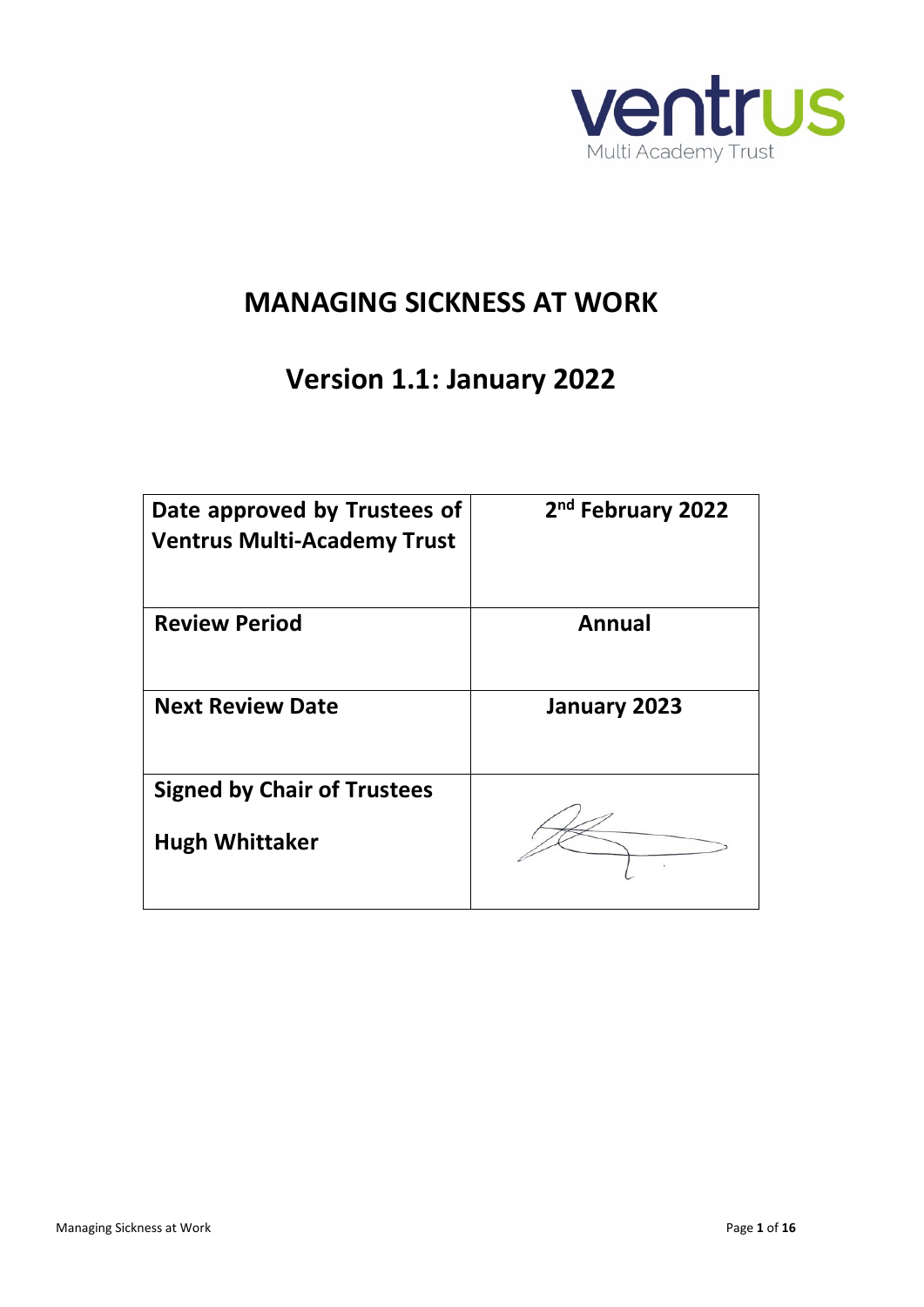#### **CONTENTS**

| 1.  |                   |                                                                               |  |  |  |  |
|-----|-------------------|-------------------------------------------------------------------------------|--|--|--|--|
| 2.  |                   |                                                                               |  |  |  |  |
| 3.  |                   |                                                                               |  |  |  |  |
|     | 3.1               |                                                                               |  |  |  |  |
|     | 3.2               |                                                                               |  |  |  |  |
| 4.  |                   |                                                                               |  |  |  |  |
| 5.  |                   |                                                                               |  |  |  |  |
| 6.  |                   |                                                                               |  |  |  |  |
| 7.  |                   |                                                                               |  |  |  |  |
| 8.  |                   |                                                                               |  |  |  |  |
|     | 8.1               |                                                                               |  |  |  |  |
|     |                   |                                                                               |  |  |  |  |
| 9.  |                   |                                                                               |  |  |  |  |
| 10. |                   |                                                                               |  |  |  |  |
| 11. |                   |                                                                               |  |  |  |  |
| 12. |                   |                                                                               |  |  |  |  |
|     |                   |                                                                               |  |  |  |  |
| 13. |                   |                                                                               |  |  |  |  |
|     |                   |                                                                               |  |  |  |  |
|     |                   |                                                                               |  |  |  |  |
| 14. |                   |                                                                               |  |  |  |  |
| 15. |                   |                                                                               |  |  |  |  |
| 16. |                   |                                                                               |  |  |  |  |
| 17. |                   |                                                                               |  |  |  |  |
| 18. |                   |                                                                               |  |  |  |  |
| 19. |                   |                                                                               |  |  |  |  |
| 20. |                   |                                                                               |  |  |  |  |
|     |                   |                                                                               |  |  |  |  |
|     |                   |                                                                               |  |  |  |  |
| 21. |                   |                                                                               |  |  |  |  |
| 22. |                   |                                                                               |  |  |  |  |
| 23. |                   |                                                                               |  |  |  |  |
| 24. |                   |                                                                               |  |  |  |  |
| 25. |                   |                                                                               |  |  |  |  |
| 26. |                   | Employees attending work but unable to carry out all aspects of their Job  14 |  |  |  |  |
| 27. |                   |                                                                               |  |  |  |  |
| 28. |                   |                                                                               |  |  |  |  |
| 29. |                   |                                                                               |  |  |  |  |
| 30. |                   |                                                                               |  |  |  |  |
|     |                   |                                                                               |  |  |  |  |
| 31. |                   |                                                                               |  |  |  |  |
| 32. |                   |                                                                               |  |  |  |  |
| 33. |                   |                                                                               |  |  |  |  |
| 34. |                   |                                                                               |  |  |  |  |
|     | <b>APPENDIX 1</b> |                                                                               |  |  |  |  |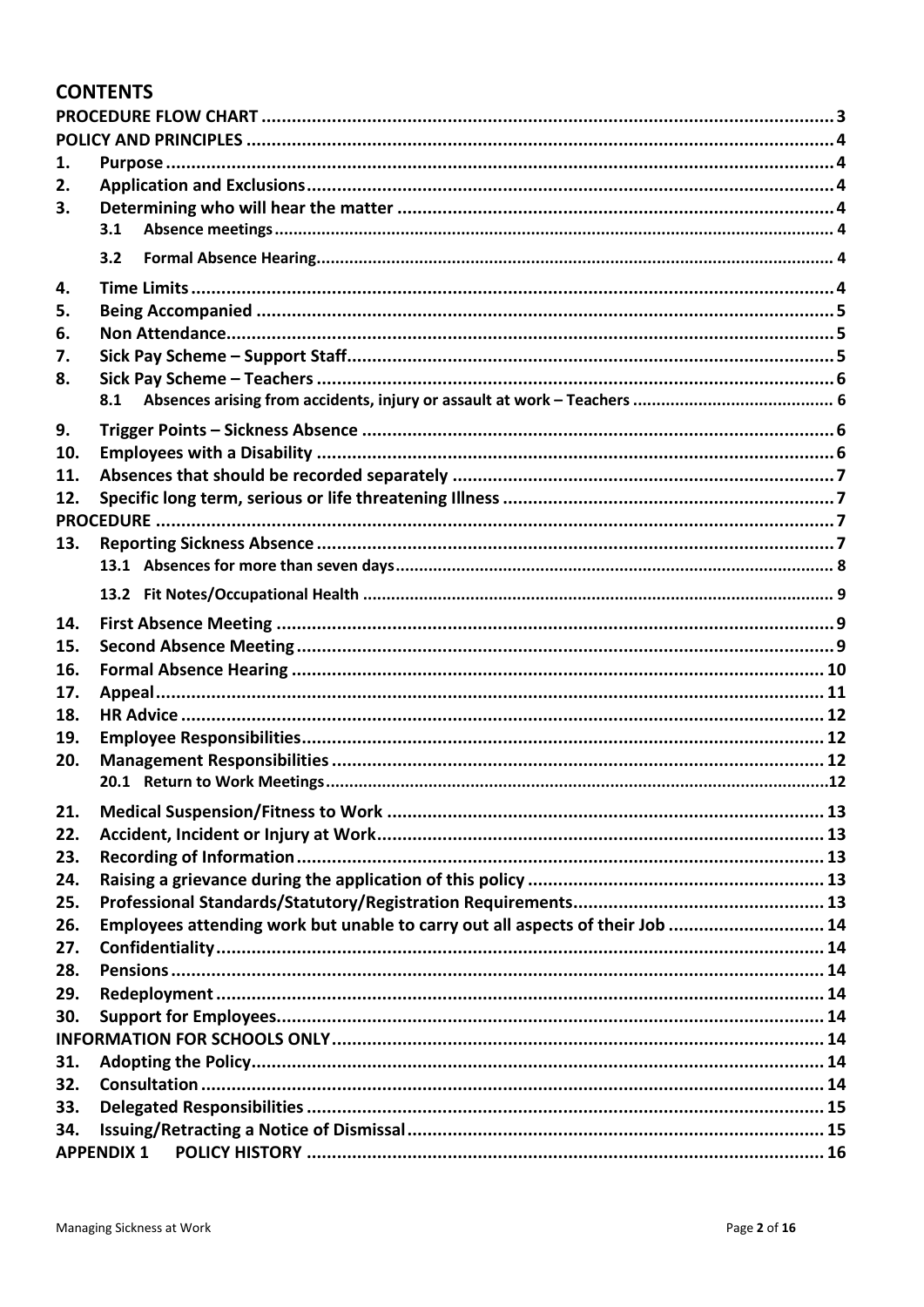### <span id="page-2-0"></span>**PROCEDURE FLOW CHART**

Line Manager = LM Network Support Team = NST L Scale employee = Leadership Scale Headteacher = HT Human Resources Business Partner = HRBP

Employee absent from work due to ill health and informs LM/HT on first day of absence with a reason for absence. The primary school administrator reports the absence on Arbor. Secondary school absence is reported on SIMS and via a weekly absence return to **HR@ventrus.org.uk**. Absence for the NST is reported on PSP via Employee Services.

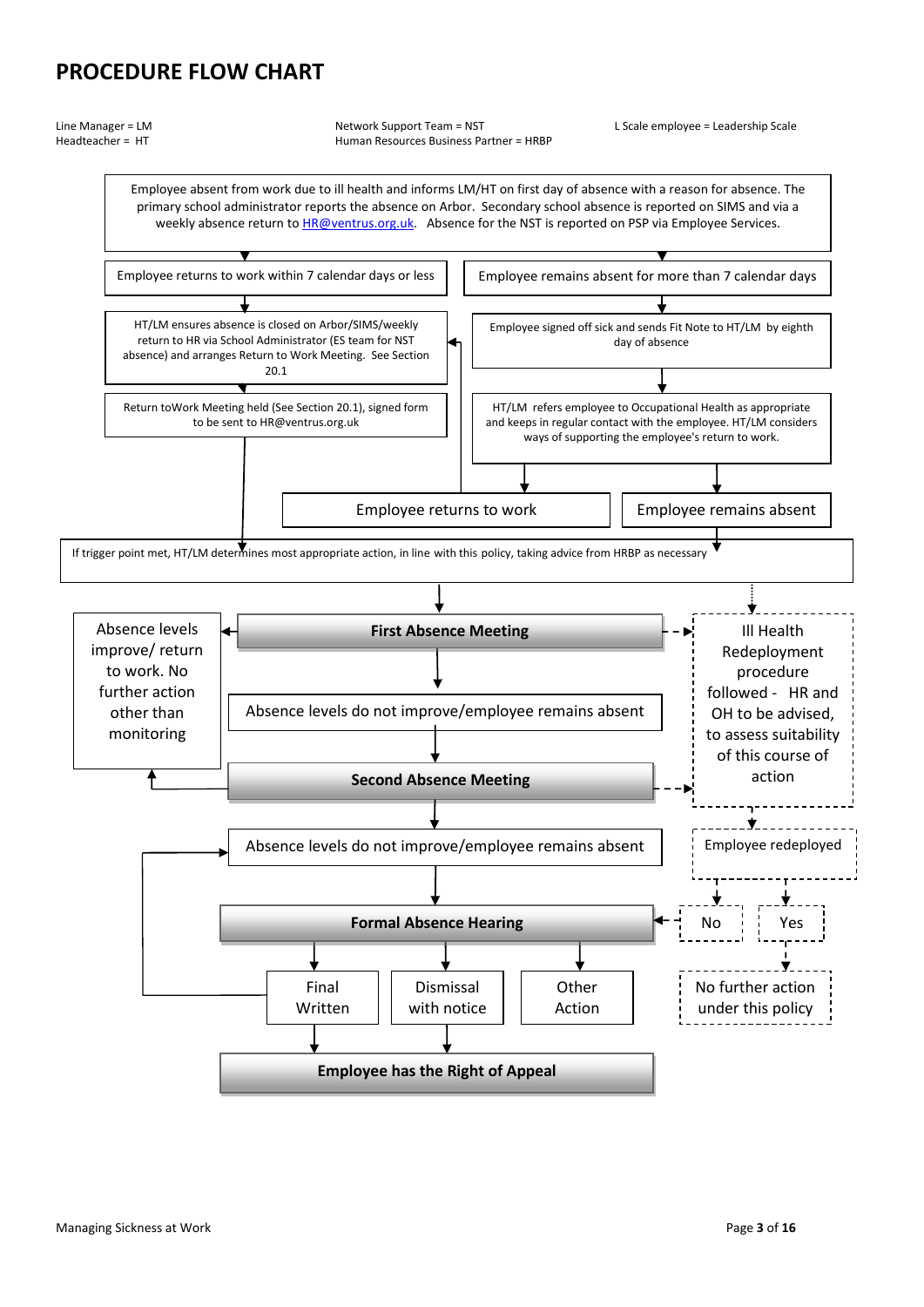### <span id="page-3-0"></span>**POLICY AND PRINCIPLES**

#### <span id="page-3-1"></span>**1. Purpose**

This policy is for managing employees' absence from work due to ill health and/or where an employee does not attend work regularly and reliably due to ill health.

### <span id="page-3-2"></span>**2. Application and Exclusions**

This policy is based on good practice to ensure a consistent and effective approach. The application of this policy will be fair, equitable, objective and will not discriminate either directly or indirectly on the grounds of an employee's gender, age, disability, gender re-assignment, marital or civil partnership status, pregnancy, maternity status, race (including colour, nationality and ethnic or national origins), religion or belief, sex and sexual orientation.

The Headteacher/Line Manager has specific and overall responsibility for the effective and fair operation of this policy, and all members of staff are responsible for supporting colleagues and ensuring its success.

For absences in the Network Support Team, please use "Line Manager", for absences in schools, please use Headteacher.

This policy:

- applies to all employees engaged under Ventrus Multi-Academy Trust's Statement of Particulars, including those contracted to a school (where the policy has been adopted);
- does not apply to those employed by other organisations (agency workers) or those employed on other organisations' terms and conditions of employment which include a contractual absence policy, casual workers or volunteers; and
- does not form part of any employee's contract of employment and the Trust may amend it at any time.

#### <span id="page-3-3"></span>**3. Determining who will hear the matter**

#### <span id="page-3-4"></span>**3.1 Absence meetings**

Where there are concerns about an employee's absence(s) due to ill health and action is to be taken in accordance with this policy, the employee's Headteacher/Line Manager should usually deal with the matter. Where the concerns relate to the HT, a Director of School Improvement (DOSI) will manage the matter.

The Headteacher/Line Manager will be responsible for arranging the meetings, writing to the employee and arranging for a suitable person to attend to take notes.

#### <span id="page-3-5"></span>**3.2 Formal Absence Hearing**

Formal Absence Hearings must be conducted and chaired by those that have delegated authority to dismiss in Ventrus Multi-Academy Trust. This is an Executive Leadership Team (ELT) member, in accordance with their delegated responsibilities.

The HRBP will be responsible for arranging Formal Absence Hearings, writing to the employee and arranging for a suitable person to attend to take notes.

### <span id="page-3-6"></span>**4. Time Limits**

The time limits included in this policy may be varied by mutual agreement. The policy makes reference to a number of 'days' within which certain actions/events are to occur. A 'day' is defined as any business day, being Monday to Friday and excluding public holidays (as defined by ACAS).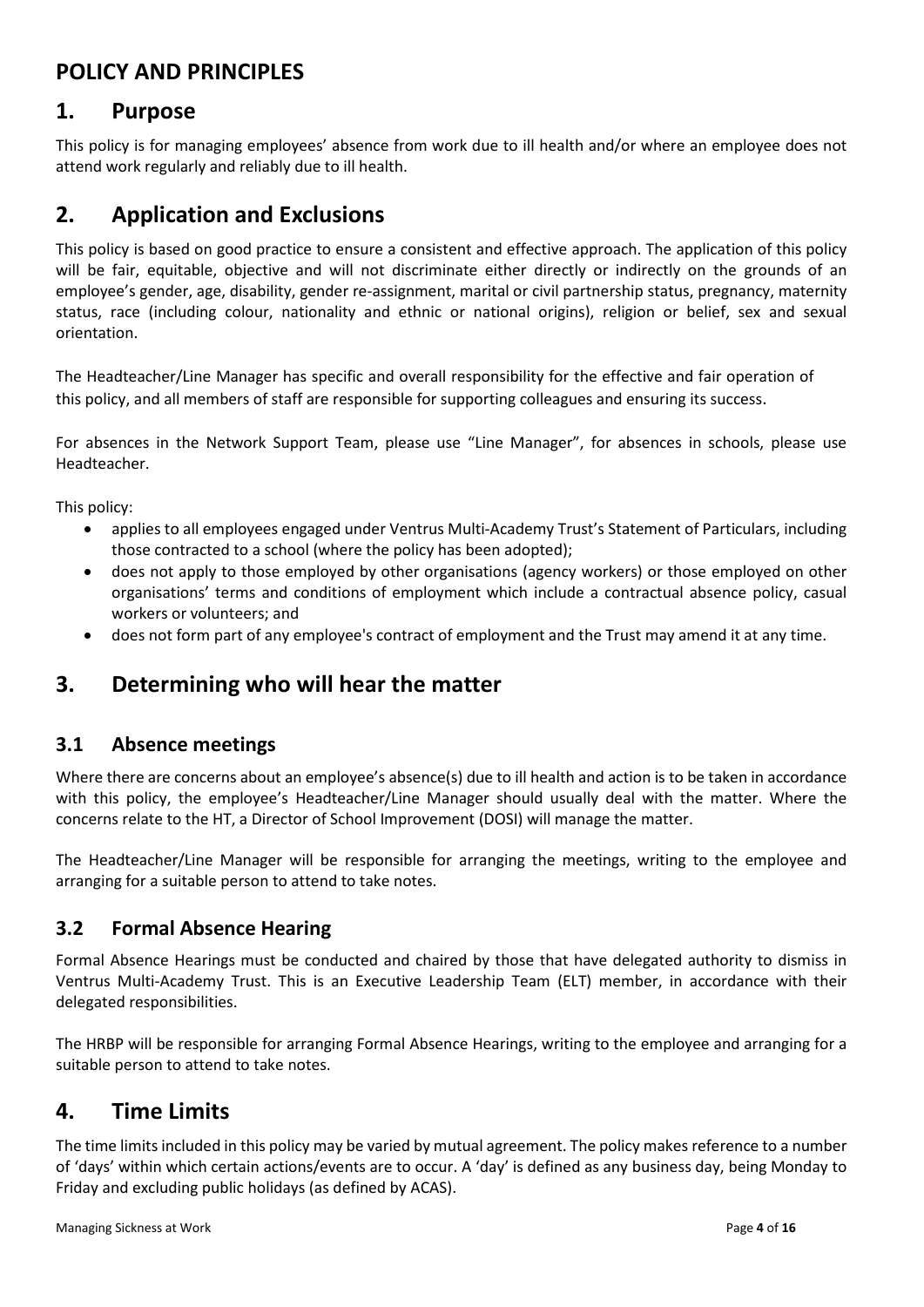# <span id="page-4-0"></span>**5. Being Accompanied**

The Employment Relations Act 1999 determines that an employee has a statutory right to request to be accompanied at any Formal Hearing. To invoke that right an employee must make a reasonable request to the employer to be accompanied by either:

- a paid official from a recognised trade union/professional association;
- an official of a trade union/professional association whom the union/professional association has reasonably certified in writing as having experience of, or as having received training in acting as an employee's companion at Formal Hearings; or
- an appropriate work colleague.

Friends/family members are not permitted unless they fall under the above criteria and it is agreed as appropriate. It would not normally be reasonable for an employee to be accompanied by a work colleague or trade union/professional association representative whose presence would prejudice the Hearing and/or was from a remote geographical location if someone suitable and willing was available more locally.

If an employee's chosen representative is not available on the day proposed for the Hearing, the employee can propose an alternative date within the following five days of the original proposed date.

### <span id="page-4-1"></span>**6. Non Attendance**

If an employee fails to attend a meeting or Hearing through circumstances beyond their control, an alternative time and date may be offered. Alternatively, they may submit a written statement or nominate a representative to attend on their behalf.

Where an employee is persistently unable or unwilling to attend the meeting/Hearing without good cause, it will proceed in their absence and a decision based on the evidence available will be made.

# <span id="page-4-2"></span>**7. Sick Pay Scheme – Support Staff**

Conditions for Local Government employees, including those in schools, are contained in the NJC for Local Government Services National Agreement on Pay and Conditions of Service (commonly known as the 'Green Book'). This sets out the eligibility for sick leave and conditions where sick pay is payable. To receive sick pay, an employee must meet the conditions and eligibility detailed in the Green Book and in addition must:

- notify their Headteacher/Line Manager on the first day of absence;
- provide a doctor's Statement of Fitness for Work (Fit Note) by the eighth day for absences over seven consecutive days;
- provide consecutive Fit Notes to cover the whole period of absence prior to the previous Fit Note lapsing, where there is a continuing sickness absence; and
- undertake any examination that Ventrus Multi-Academy Trust may require by an approved medical practitioner nominated by Ventrus, where prolonged or frequent absences occur.

Sick pay may not be paid if the Headteacher/Line Manager has reason to believe that the absence of the employee is due to:

- an abuse of the sickness scheme;
- the employee's own misconduct or neglect;
- active participation in professional sport;
- working for another employer;
- non-compliance with the conditions and eligibility details referred to above; or
- conduct that is prejudicial to an employee's recovery.

In these circumstances, sick pay may be suspended and the Disciplinary Policy and Procedures will be followed.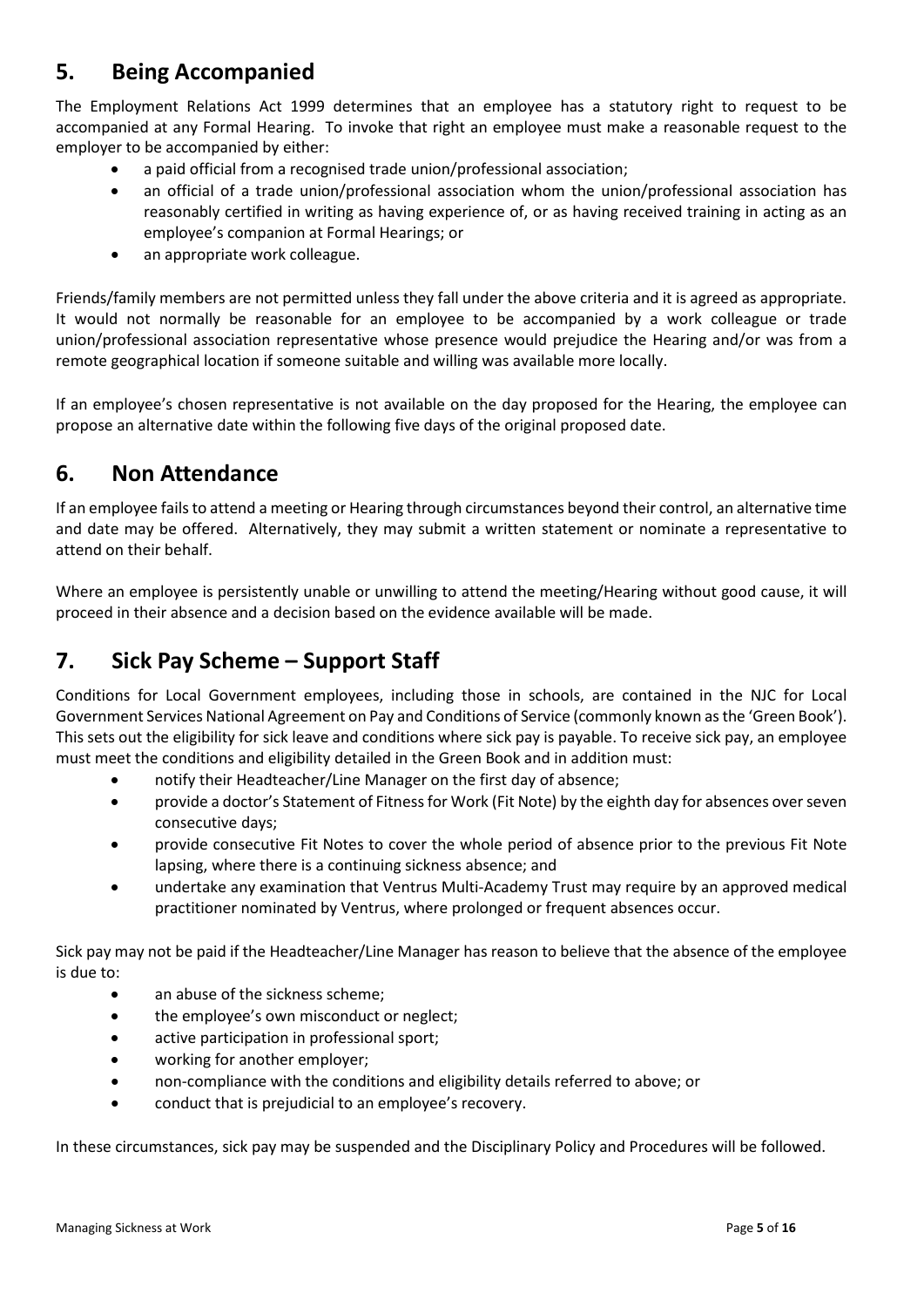# <span id="page-5-0"></span>**8. Sick Pay Scheme – Teachers**

To receive sick pay, a teacher must meet the conditions and eligibility detailed in the Conditions of Service for School Teachers in England and Wales' (commonly known as the 'Burgundy Book') and in addition, must:

- notify the Headteacher/Line Manager on the first day of absence;
- provide a doctor's Fit Note by the eighth day for absences over seven consecutive days;
- provide consecutive Fit Notes to cover the whole period of absence prior to the previous Fit Note lapsing, where there is a continuing sickness absence, even if this covers holidays or school closure;
- undertake any examination that the Headteacher/Line Manager employee may require by an approved medical practitioner nominated by Ventrus, where prolonged or frequent absences occur; and
- declare to Ventrus Multi-Academy Trust for centrally employed teachers, any entitlement or alteration to any benefits received.

Sick pay may not be paid if the Headteacher/Line Manager has reason to believe that the absence of the teacher is due to:

- misconduct:
- non-compliance with the conditions and eligibility details referred to above;
- conduct that is prejudicial to recovery; or
- active participation in sport as a professional, unless the school decides otherwise at its discretion.

In these circumstances, sick pay may be suspended and the Disciplinary Policy and Procedures will be followed.

#### <span id="page-5-1"></span>**8.1 Absences arising from accidents, injury or assault at work – Teachers**

In the case of absence due to an accident, injury or assault which is attested by an approved medical practitioner to have arisen out of/in and in the course of the teacher's employment, further provisions may apply which are detailed in clause 9 of the Burgundy Book.

# <span id="page-5-2"></span>**9. Trigger Points – Sickness Absence**

Headteachers/Line Managers should ensure an accurate record is kept of absence from work with reasons for each absence. Trigger points below should be used as guidance to determine when an employee's absence from work is beginning to have an impact either on the service/school and/or colleagues. All absences due to ill health (including pre-arranged absences for planned procedures) are counted towards trigger points.

| <b>Trigger Point 1</b> | 3 or more single days of absence and/or 3 periods of absence in any                                                                          |  |  |  |
|------------------------|----------------------------------------------------------------------------------------------------------------------------------------------|--|--|--|
|                        | rolling 3-month period                                                                                                                       |  |  |  |
| <b>Trigger Point 2</b> | 6 or more single days of absence and/or 6 periods of absence in any                                                                          |  |  |  |
|                        | rolling 12-month period                                                                                                                      |  |  |  |
| <b>Trigger Point 3</b> | 8 or more days of absence in any rolling 12-month period                                                                                     |  |  |  |
| <b>Trigger Point 4</b> | A discernible pattern e.g. regular absence on a particular day or certain<br>weeks during the year (school holidays/term time, Easter break, |  |  |  |
|                        | Christmas)                                                                                                                                   |  |  |  |

### <span id="page-5-3"></span>**10. Employees with a Disability**

The Equality Act 2010 ('The Act') gives employees with a disability certain legal rights. The onus of proof is on the employee to show that they meet the requirements of Section 6 of The Act which looks at whether an employee has a physical or mental impairment that affects the employee's ability to carry out normal day-to-day activities and whether the adverse effect is substantial and long term. It should be noted however, that some employees are covered by the provisions of The Act from the point of diagnosis when they have a progressive condition such as HIV, cancer or multiple sclerosis.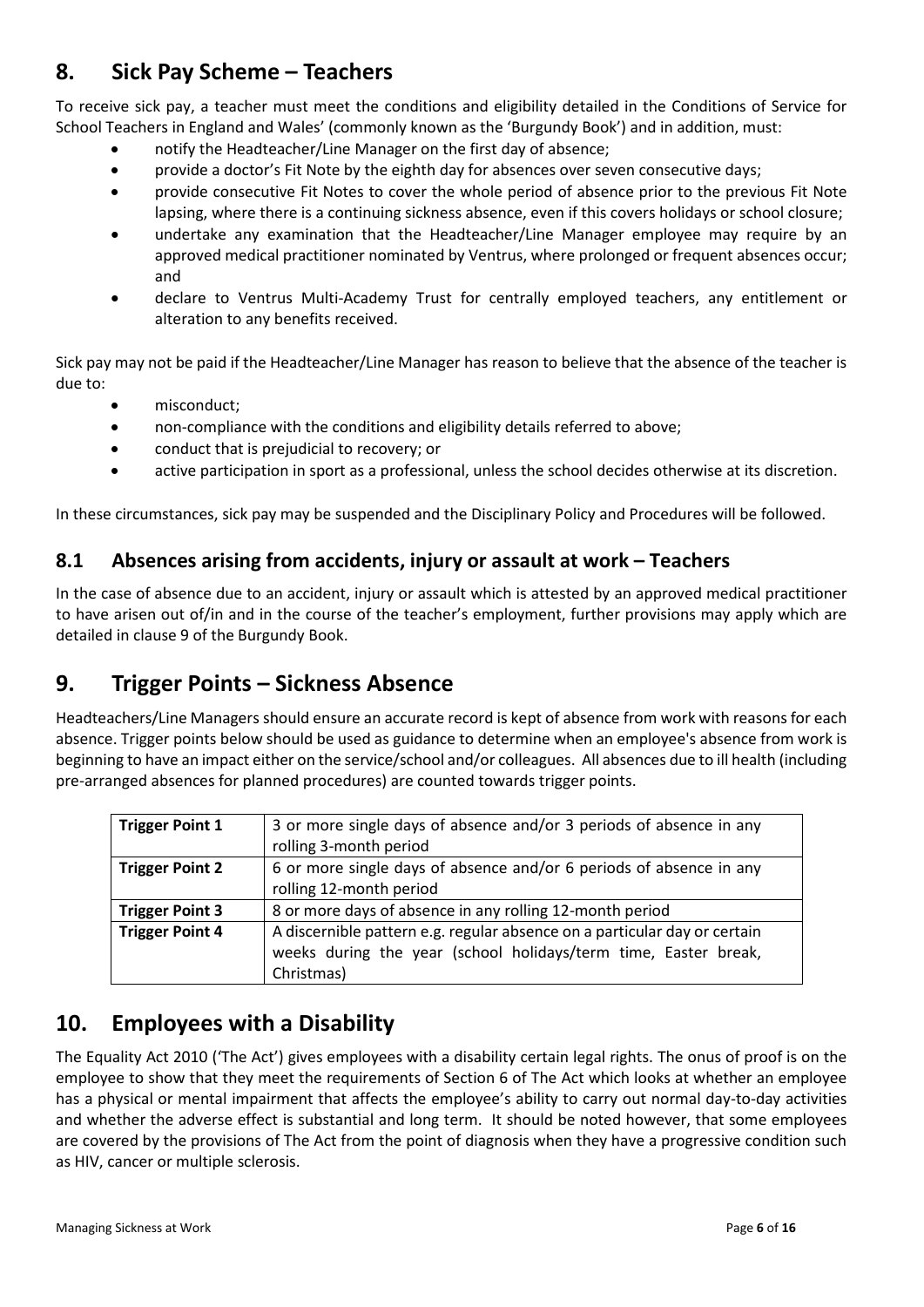Employees are not covered by The Act if any impairment is as a result of an addiction e.g. alcohol, nicotine or any other substance (unless originally prescribed). However, there may be underlying health issues resulting from addiction that may lead to the employee being covered by The Act e.g. liver disease, lung cancer.

Where an employee is covered by The Act, Headteachers/Line Managers have a legal responsibility to consider making 'reasonable adjustments' that will assist the employee to reduce and minimise absence and remain at work carrying out the job they were appointed to. It is important to emphasise that adjustments need to be *reasonable* given the circumstances. This does not mean that the Headteacher/Line Manager needs to find completely different work for the employee unless it is reasonable to do so in the circumstances.

Headteachers/Line Managers need to manage the absences of employees covered by The Act appropriately and can seek guidance from their Occupational Health provider as to what adjustments to the work/workplace could be considered. Headteachers/Line Managers will determine whether suggested adjustments are reasonable given the circumstances and may seek advice from the Ventrus HRBP a[t hr@ventrus.org.uk](mailto:hr@ventrus.org.uk) marked "FAO HRBP". At each stage of the Sickness Absence Meetings procedure, particular consideration will be given to whether there are reasonable adjustments that could be made to the requirements of a job or other aspects of working arrangements that will provide support at work and/or assist a return to work.

Any absence from work by an employee with a disability which is not connected to the disability should be dealt with in accordance with this policy in the usual way. There will be some cases where the employee's disability prevents them from regularly attending work even though all reasonable adjustments have been put in place. Certain conditions apply if the employee is not attending work due to the disability, covered by the Act, of someone the employee cares for. Further advice should be sought from the Ventrus HRBP at [hr@ventrus.org.uk](mailto:hr@ventrus.org.uk) marked "FAO HRBP".

### <span id="page-6-0"></span>**11. Absences that should be recorded separately**

In the following circumstances, the Headteacher/Line Manager should determine whether it can be justified that these absences should be included in assessing the meeting of trigger points e.g. where reasonable adjustments have been made but absence levels are still unsatisfactory:

- any pregnancy related absence (note: if pregnancy related absence occurs during the four weeks prior to the expected week of childbirth [EWC] maternity leave is automatically triggered);
- absence that arises as a consequence of an employee's disability under the Equality Act 2010; and
- absences resulting from an accepted accident at work unless resulting from the employee's negligence or carelessness at work.

# <span id="page-6-1"></span>**12. Specific long term, serious or life threatening Illness**

At the Headteacher/Line Manager employee's discretion, the stages and outcomes of this policy may be modified for employees who have a specific long-term illness. Discretion may also be used to allow the employee to be accompanied by their partner or support worker in a supportive role if it aids the managing absence process.

### <span id="page-6-2"></span>**PROCEDURE**

### <span id="page-6-3"></span>**13. Reporting Sickness Absence**

On the first day of absence, the employee must personally contact their Headteacher/Line Manager in accordance with the school's "Calling in Sick Procedure" to:

- confirm the reason for not attending work;
- advise what day they are unable to attend work (even if it was not a normal working day); and
- advise the likely return date, where possible.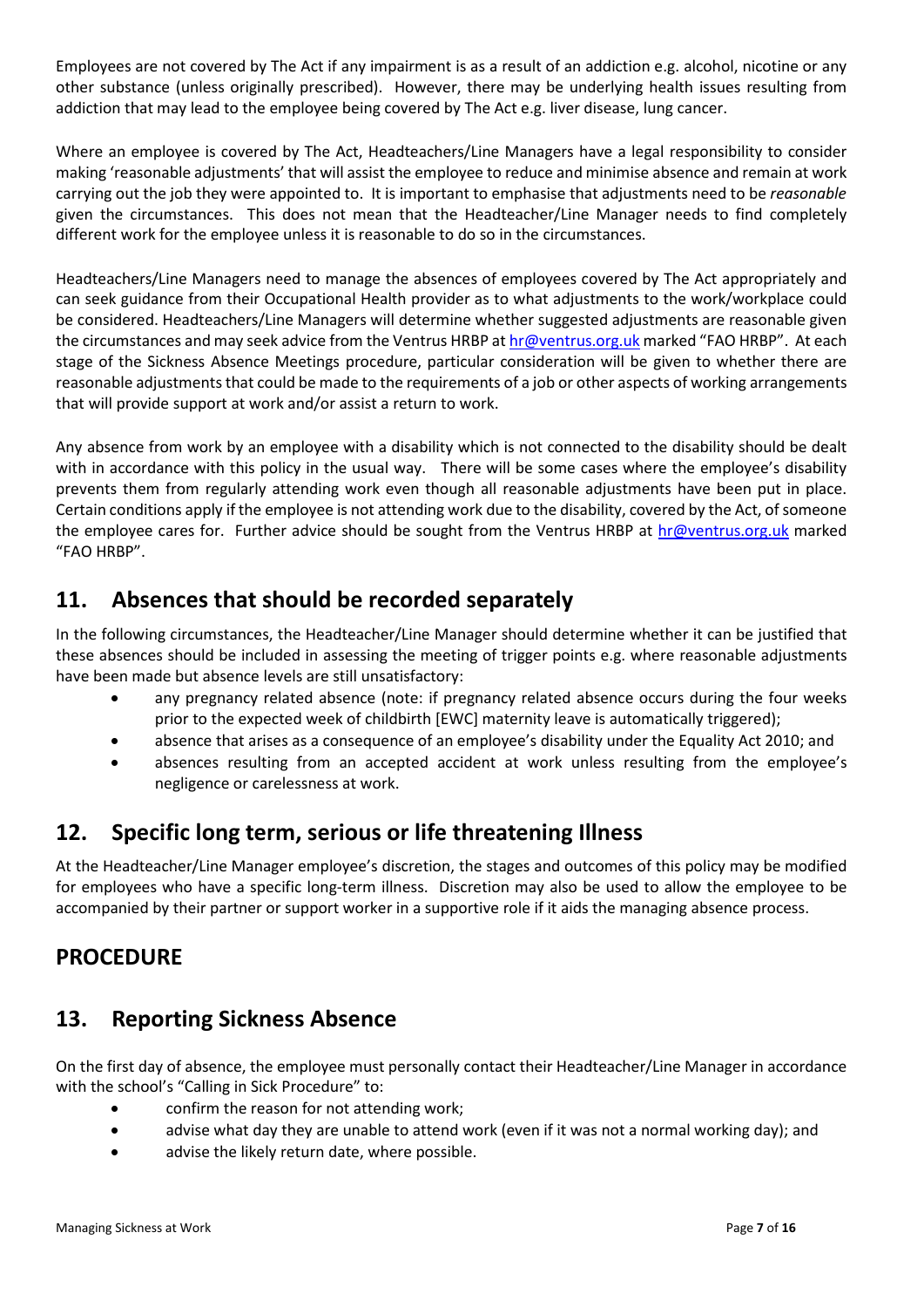In situations where the employee's Headteacher/Line Manager is unavailable, the employee must contact another suitable person in the workplace to confirm the points listed above.

The employee should personally telephone their Headteacher/Line Manager via the phone number shared in the Calling in Sick Procedure. Employees in the Network Support Team should contact their Line Manager. In exceptional circumstances and only if the employee is unable to telephone personally, they should arrange for someone else to telephone their Headteacher/Line Manager on their behalf to explain why they cannot attend work, as well as why they could not speak directly to their Headteacher/Line Manager.

Where an employee fails to report for work and/or maintain appropriate contact during a period of sick leave this may be considered as the employee being absent without authorisation. In these circumstances, action under the Disciplinary Policy and Procedure may be considered once efforts to contact the employee have been exhausted.

Where the Headteacher/Line Manager has concerns about the regularity of an employee's absence or the reasons for the absence given, the employee may be instructed to submit a Fit Note from the first day of any absence. The costs of the Fit Note will be met by the school or Trust.

The Headteacher/Line Manager is required to:

- record the first day of absence even if that was not a working day for the employee, ensuring that disability and maternity related absences are recorded appropriately (see Section 11);
- review the employee's absence against the trigger points and determine whether any action should be taken;
- consider any health, safety or wellbeing issues associated with the absence;
- where the absence is due to an accident or injury that occurred at work, record and investigate the incident as required in line with the Injury Allowance Scheme; and
- ensure that an appropriate risk assessment is completed for any absence where the work environment may impact on the employee's well-being and consider what action may be taken.

Timely and accurate recording of absence is essential to ensure correct payment of contractual and/or Statutory Sick Pay where applicable.

#### <span id="page-7-0"></span>**13.1 Absences for more than seven days**

Where the employee has been absent for over 7 days the following communication channels should be followed.

The employee is required to:

- provide their Headteacher/Line Manager employee with a Fit Note from their doctor covering all of the days from, and including, the eighth day of the absence through to the last working day before they return to work, regardless of whether these are their working days or not;
- discuss with the Headteacher/Line Manager any recommendations in the Fit Note that would enable them to return to work;
- attend any appointments made as a result of a referral to Occupational Health; and
- maintain contact with and keep their Headteacher/Line Manager informed about their progress and the likely return to work date; and attend any meetings if required to do so.

The Headteacher/Line Manager is required to:

- consider any recommendations in the Fit Note and establish whether these are reasonable, taking advice where necessary
- maintain an appropriate level of contact with the employee, meeting as necessary to ensure that the employee's absence is managed and that appropriate support to help them return to work is available.
- refer the employee to Occupational Health provider as appropriate
- refer to the trigger points and determine appropriate course of action in accordance with this policy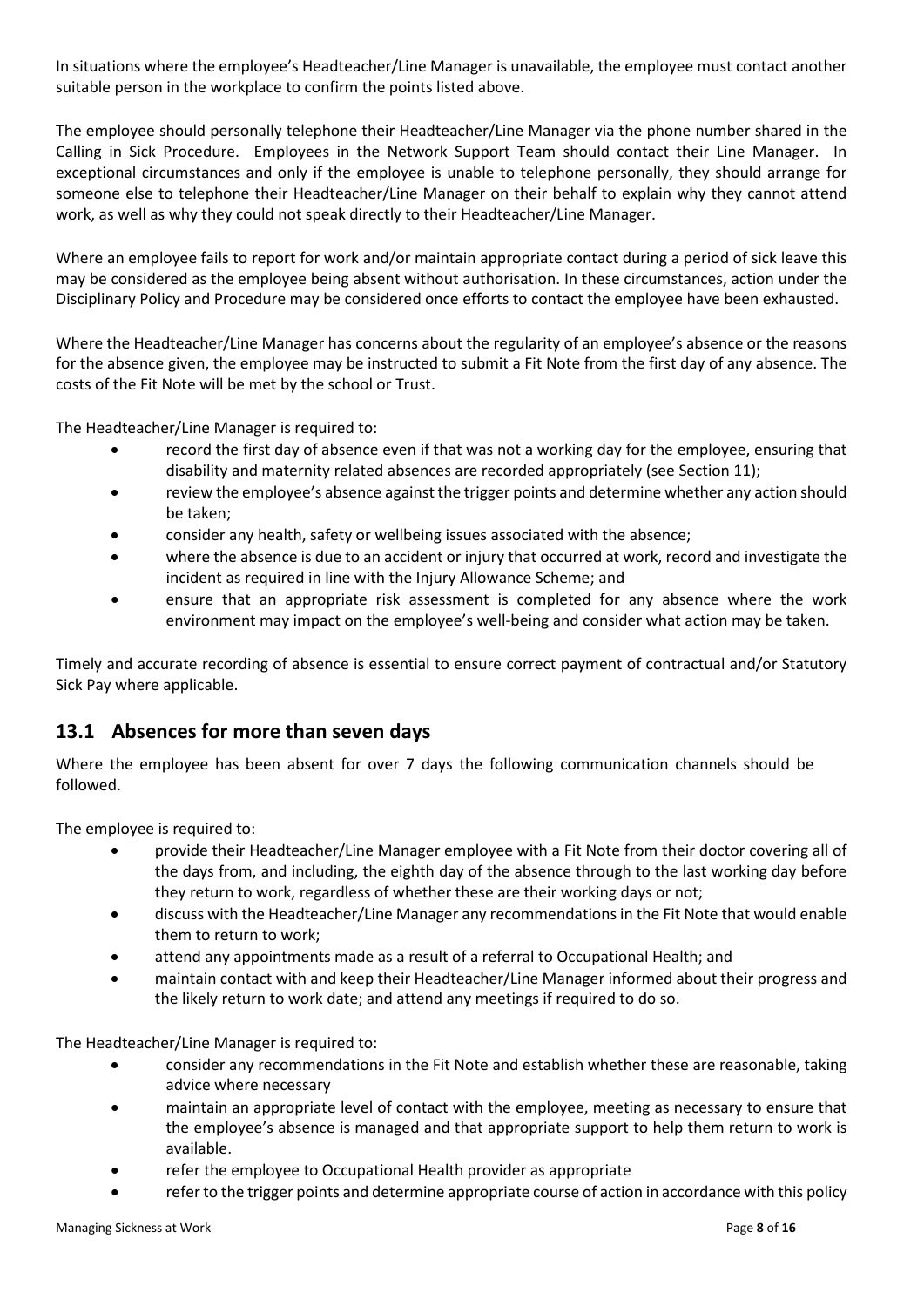• keep a written record of all actions taken

There may be circumstances where the employee is asked to liaise with a named individual who is not their Headteacher/Line Manager, or to liaise with the Headteacher only. This will be communicated clearly to the individual as necessary, in writing, with the correspondence being copied to the HRBP. Where this is the case, all references to the Headteacher/Line Manager in the above communication channel should be replaced with the named individual.

In the absence of such an arrangement being brought to the employee's attention, the communication channels stated above should be followed.

#### <span id="page-8-0"></span>**13.2 Fit Notes/Occupational Health**

Some Fit notes and/or Occupational Health reports may suggest adjustments that could be introduced to assist the employee to return to work. The Headteacher/Line Manager will carefully consider any suggestions and will need to determine if the suggested adjustments are 'reasonable' and can be accommodated, in the workplace, given the nature of the work carried out by the employee and all other circumstances. The Headteacher/Line Manager may seek advice from the HRBP, prior to making their decision. The employer will keep the employee updated of these decisions. If the adjustments are not reasonable and cannot be accommodated, the employee remains unfit for work and should continue to provide Fit notes during the absence.

### <span id="page-8-1"></span>**14. First Absence Meeting**

When a trigger point has been reached, the Headteacher/Line Manager may convene a First Absence Meeting with the employee. The employer will take into account the information in Sections 10, 11, and 12 of this policy when arranging a First Absence Meeting with the employee. The employee may be back at work or still absent at this time.

The purpose of the meeting is for the Headteacher/Line Manager employee to:

- clarify the reason(s) the employee was absent from work or is still absent from work;
- ensure the criteria under the relevant sick pay scheme have been met, where the employee is eligible;
- ensure that the employee and Headteacher/Line Manager have been keeping in contact;
- if the employee is still absent, determine the likely date for a return to work;
- discuss what steps the employee has taken to reduce their level of absence;
- discuss the impact the employee's absence may be having on the service/ colleagues and what arrangements might be put in place to cover work etc;
- consider a referral to Occupational Health. This may include a referral to seek advice on the suitability of ill health redeployment;
- if it is determined that the employee has a disability covered by the Equality Act 2010 (see Sections 10 and 11), agree whether any reasonable adjustments could be considered or reviewed to assist the employee in improving their attendance;
- discuss whether the employee could access any support through specialist groups e.g. counselling; and
- Arrange a date within the following 6-12 weeks for a Second Absence Meeting. This date should be inserted on the outcome of the First Absence Meeting letter. If the absence has improved, this can be replaced by an informal review meeting, which will need to be carefully documented. Speak to the HRBP for support as necessary.

#### <span id="page-8-2"></span>**15. Second Absence Meeting**

The Second Absence Meeting will be convened by the Headteacher/Line Manager on the date agreed at the First Absence Meeting. If the employee's absence(s) has reduced, there may be no need for the pre-arranged Second Absence Meeting to go ahead.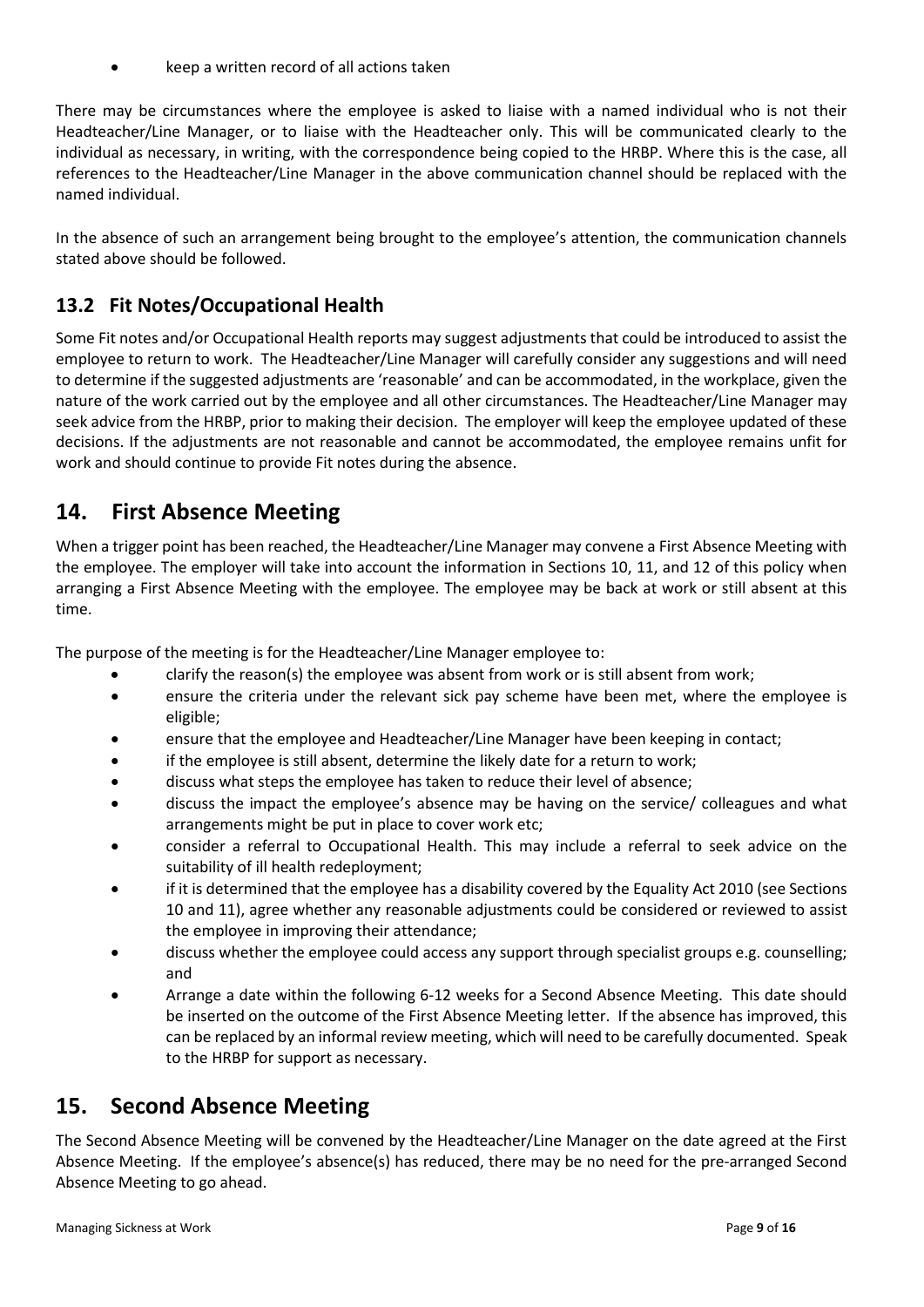The agenda followed at the Second Absence Meeting will be similar to that followed at the First Absence Meeting but in addition may also include the following points:

- seek further advice from Occupational Health. This may include a referral to seek advice on the suitability of ill health redeployment;
- seek advice on whether ill health retirement should be considered;
- determine what has prevented the employee from reducing absence levels and if possible, determine likely future absence;
- if the level of absence has not improved between the First and Second Absence meeting, advise that the circumstances concerning absence will be referred to a Formal Absence Hearing at which time the appropriateness of continuing with the employee's contract of employment will be considered;
- where it is determined the employee has a disability covered by the Act, consider whether any suggested adjustments are reasonable or review any already in place;
- discuss any support through specialist groups e.g. counselling, that may be of benefit; and
- if the level of absence has reduced, advise the employee that if they exceed any of the trigger points again within the following 12 months from the last day of absence, the process will recommence at the Second Absence Meeting stage.

In some instances, further Absence Meetings that follow this agenda may need to take place, advice shall be sought by the HRBP if this is being considered.

In the event that there is not any improvement of the employee's attendance after the Second (or additional) Absence Meeting, the employee may be invited to a Formal Absence Hearing.

#### <span id="page-9-0"></span>**16. Formal Absence Hearing**

The purpose of the Formal Absence Hearing is to consider whether an employee is able to fulfil their contractual obligation to carry out the job for which they are employed and whether it is possible to continue the employee's employment.

The Headteacher/Line Manager will prepare a summary report which should include the reasons for the absence(s), an up to date medical opinion from Occupational Health, which adjustments have been considered or introduced, the impact of the absence on the school/service and/or colleagues and what support measures have been considered. The Headteacher/Line Manager is responsible for presenting the summary report at the Formal Absence Hearing and they may be accompanied by the HRBP.

Examples of where a Formal Absence Hearing will be convened include:

- where there is evidence that an employee, due to illness, cannot carry out the duties for which they are employed;
- following unsatisfactory conclusion of a monitoring period;
- where the employee's pattern of absence illustrates an inability to attend work regularly and reliably;
- where an assessment of an employee who contributes to the Local Government Pension Scheme (LGPS) has been made that meets the criteria for ill health retirement;
- where the employee is assessed by a Physician/Occupational Health Adviser as not fit for work in the foreseeable future and/or there is no indication of when the employee is likely to return to work and where no reasonable adjustments can be put in place to facilitate a return to work;
- where no reasonable adjustments can be put in place to facilitate a return to work; or
- where there is sufficient concern for the employee's welfare and/or for the welfare of others with whom the employee may come into contact with, that the continuation of the contract of employment should be considered.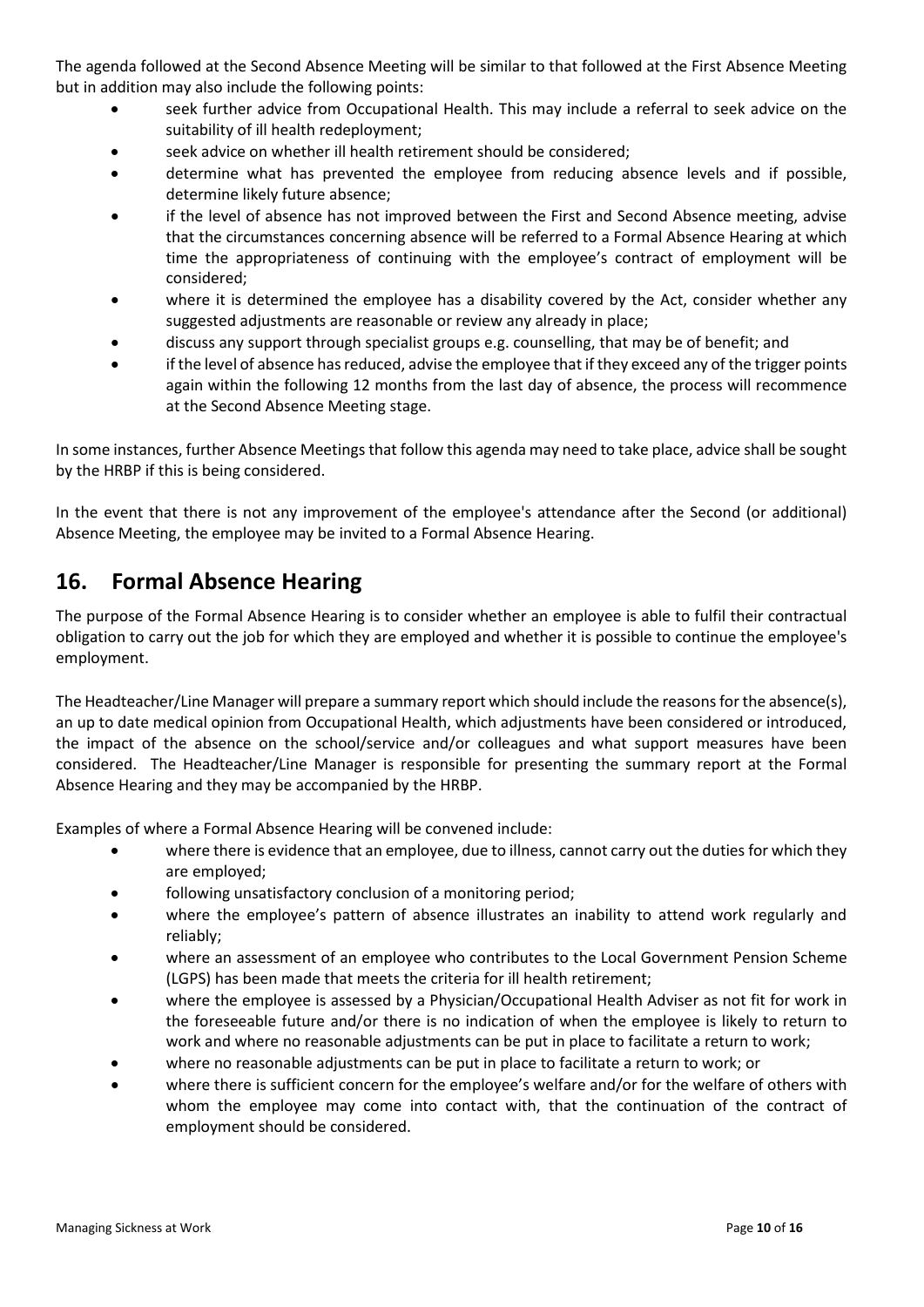Where it is determined that a Formal Absence Hearing is to be convened, the HRBP, in conjunction with an ELT member, shall constitute the panel at the Hearing. The panel will notify the employee in writing giving at least 5 working days' notice. This shall include:

- the details of the Formal Absence Hearing:
- the possible outcomes of the Formal Absence Hearing;
- the employee's right to request to be accompanied;
- that the Formal Absence Hearing may take place in the employee's absence if they fail to attend without providing a satisfactory explanation;
- two copies of the summary report; and
- a copy of this policy must be included with the letter.

The possible outcomes may include:

- to issue a Final Written Warning with a review period of up to 12 months;
- adjournment while further medical information/reasonable adjustments are looked into with a date set to reconvene; or
- Dismissal with Notice on full contractual pay, pro-rated to the hours worked, with adjustments as necessary for any national benefits received such as Statutory Sick Pay. During the notice period, employees will be expected to engage in any redeployment process.

Additionally, at least five working days prior to the Formal Absence Hearing, the employee should provide any relevant information that they wish to be considered at the Hearing to the ELT member conducting the Hearing. The employee will be given an opportunity to address the panel whether or not they wish to submit any relevant information.

The ELT member will ensure that all relevant information presented at the Hearing by the Headteacher/Line Manager, and the employee is considered. There will be an adjournment to enable consideration of the information by the ELT member.

The ELT member will reconvene the Hearing and confirm their decision verbally, unless valid reasons exist not to do so. In any event, the employee shall be informed of the decision within 5 working days of the Formal Absence Hearing to confirm their decision.

If the decision is to dismiss the employee, the appropriate period of notice should be issued in accordance with the employee's contract of employment. Where a Final Written Warning or Dismissal with Notice is the outcome, the employee will be informed of their right of appeal and where to send their appeal within the letter sent to them confirming this decision.

Where Dismissal with Notice is the outcome, consideration should be given to assisting the employee in seeking suitable alternative employment within the boundaries of their capabilities during their notice period.

# <span id="page-10-0"></span>**17. Appeal**

If an employee wishes to appeal against the decision from the Formal Absence Hearing, they must do so in writing, stating the grounds for their appeal, within five working days of receiving the written outcome.

An employee may appeal on the following grounds:

- the sanction given was too harsh given the circumstances;
- the procedure was not fairly or correctly applied; or
- new information has come to light that would directly affect the decision made at the Formal Absence Hearing.

The appeal should be sent to the HRBP. An appropriate person will then arrange for the appeal to take place.

The CEO of the Trust will hear the appeal.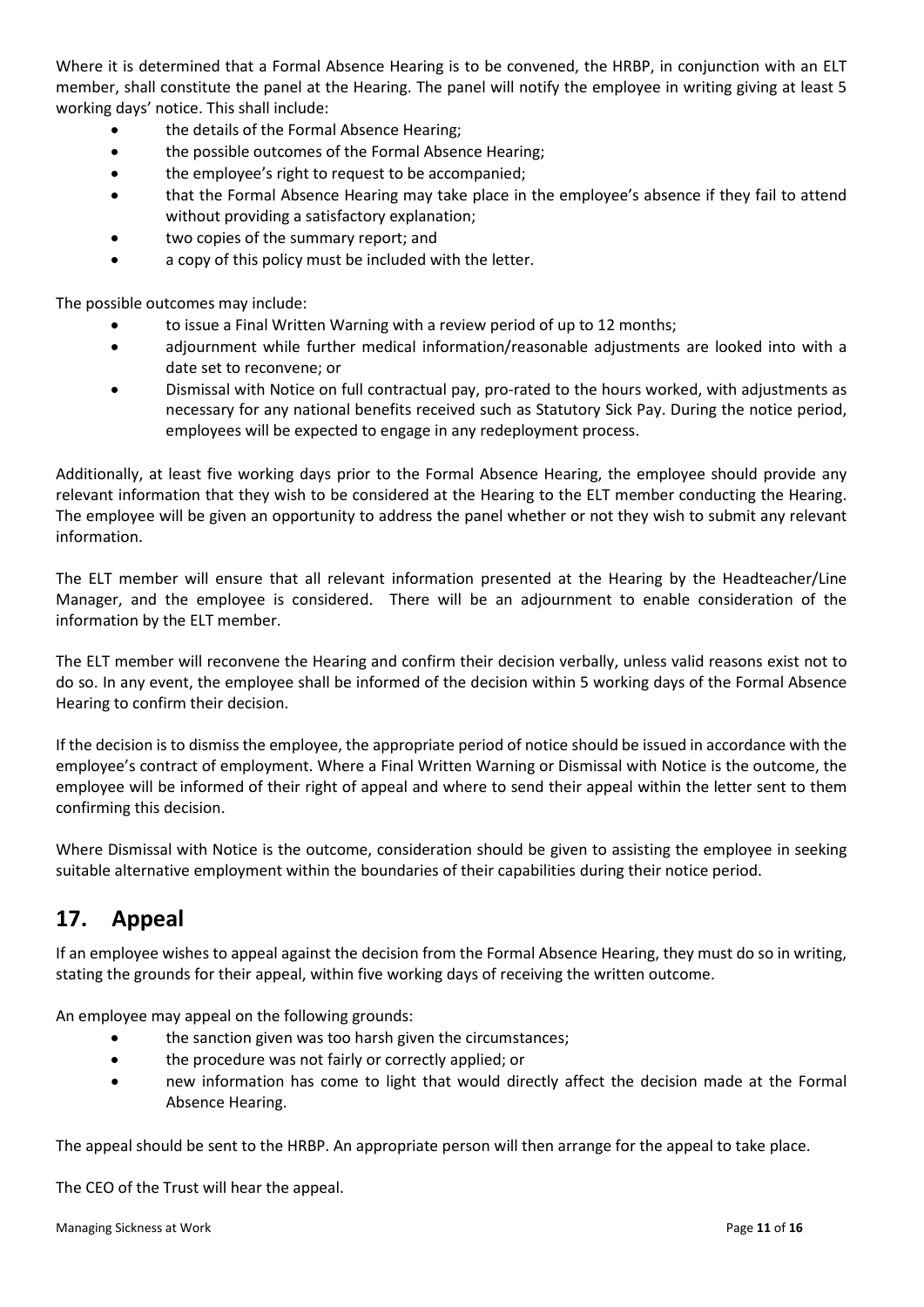The appeal should be heard without unreasonable delay. A minimum of five days' notice will be given to the employee to allow for preparation.

The outcome of the Appeal Hearing may be to:

- adjourn and refer the matter back to the ELT member if significant new information/evidence is provided, which was not available previously, and may change the original decision;
- conclude a procedural irregularity occurred and determine whether this had an impact on the decision-making process and outcome. If so, determine an appropriate sanction and make a recommendation to rectify the situation;
- uphold the appeal and determine an alternative sanction/appropriate course of action; or
- reject the appeal and confirm that the original decision stands.

The decision will be given verbally to all parties at the end of the Appeal Hearing unless valid reasons exist not to do so. The decision will be confirmed in writing to the employee within five days. An appeal is not a re-hearing of all of the facts but determines whether the original decision was reasonable given the circumstances. The CEO's decision shall be final.

#### **ADDITIONAL INFORMATION**

#### <span id="page-11-0"></span>**18. HR Advice**

The HRBP can provide advice and support to any Headteacher/Line Manager or ELT member/Trustee involved in the application of this policy at any stage. This includes attendance at meetings/Hearings where required.

#### <span id="page-11-1"></span>**19. Employee Responsibilities**

Employees have a contractual responsibility to attend work to carry out the requirements of their role. Employees have a responsibility, where necessary, to take any steps required to minimise their absence. Employees must take all reasonable steps to attend meetings as required and adhere to this policy. It will be the responsibility of the employee or the Headteacher/Line Manager to contact Payroll if they require a hard copy of their payslip to be sent to their home address while absent from work.

### <span id="page-11-2"></span>**20. Management Responsibilities**

Headteachers/Line Managers are required to ensure that each employee is aware of this policy, understands the attendance standards required of them and the consequences of not meeting these standards. Action should be taken consistently to identify concerns and reinforce attendance standards before it becomes necessary to take formal action. Headteachers/Line Managers are required to manage the process effectively, fairly and reasonably. In addition, Headteachers/Line Managers should create a healthy and supportive work environment where employees feel valued, want to come to work and have a good work/life balance. It is at the Headteacher/Line Manager's discretion as to whether a full Return to Work Meeting is carried out for an absence of less than 3 days.

#### <span id="page-11-3"></span>**20.1 Return to Work Meetings**

Where an employee has been absent on sick leave for more than 3 days the Headteacher/Line Manager will arrange for the employee to have a Return to Work Meeting. These meetings should take place after each absence of this length, and can be brief or more detailed. The meeting enables the school to confirm the details of the absence. It also gives the employee the opportunity to raise any concerns or questions that they may have.

Where a Return to Work Meeting is held following a long-term absence, the school will, where appropriate and possible, support the return to work by:

- obtaining medical advice;
- making reasonable adjustments to the workplace, working practices and working hours;
- considering redeployment; and/or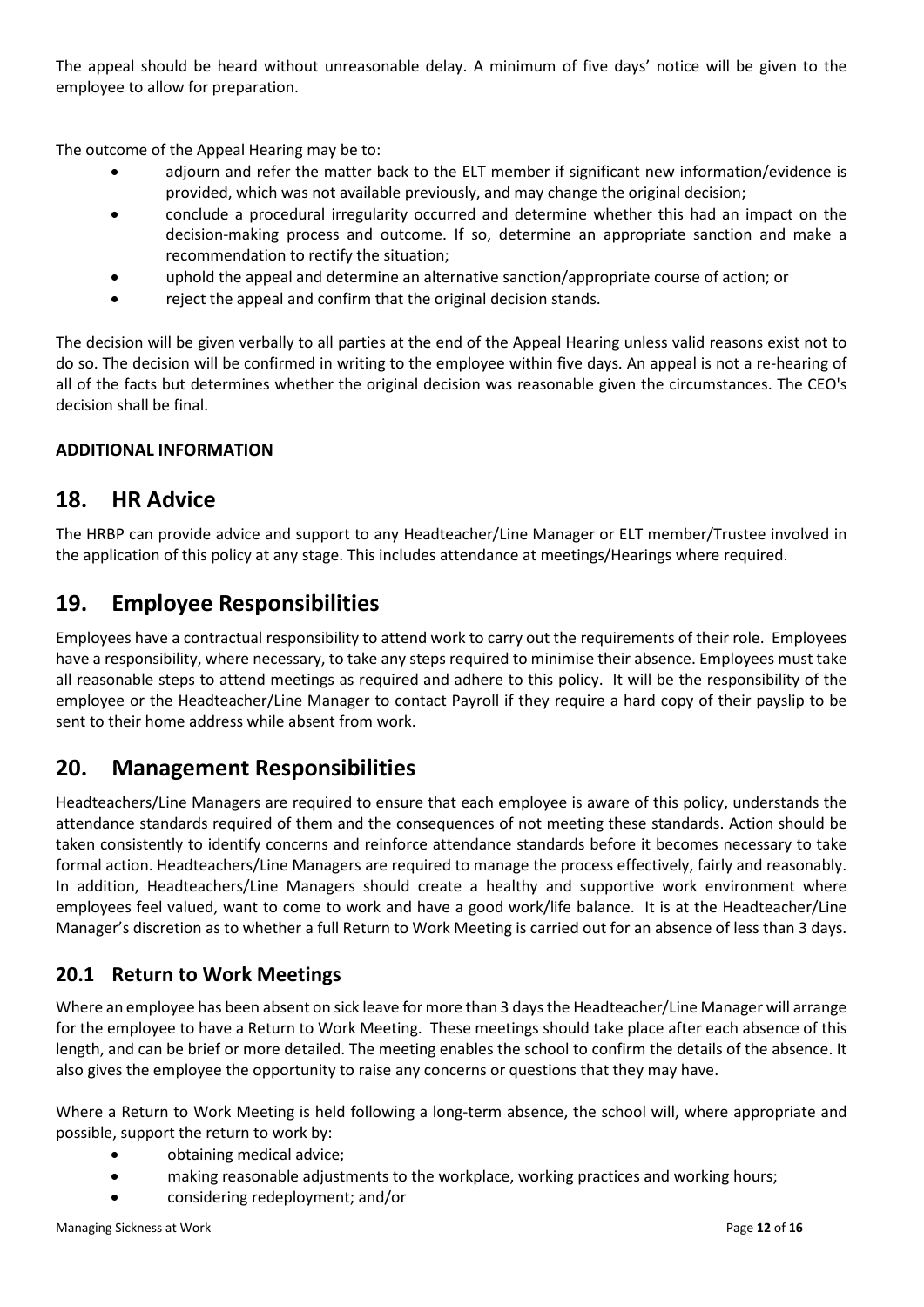agreeing a return-to-work programme with everyone affected.

It is at the Headteacher/Line Manager's discretion as to whether a Return to Work form is completed. It is however, important for all Headteachers/Line Managers to cover all relevant questions on the form. Where a risk assessment is discussed, it is recommended that this be completed within 7 working days of the Return to Work Meeting. Completed risk assessments and forms must to be sent to [HR@ventrus.org.uk](mailto:HR@ventrus.org.uk) within 3 working days of the Return to Work Meeting.

# <span id="page-12-0"></span>**21. Medical Suspension/Fitness to Work**

In some circumstances, it may be necessary to suspend an employee on medical grounds in order to ensure they do not stay at work or resume their duties, where there is a risk to the employee or any other person the employee may come into contact with. There may also be occasions where an employee's doctor has certified the employee as fit to return to work but given the nature of the work undertaken by the employee, the Headteacher/Line Manager has concerns about the employee's fitness to return to/remain at work. In these circumstances, further advice shall be sought on fitness to work from Occupational Health or the HRBP for any HR process being considered.

### <span id="page-12-1"></span>**22. Accident, Incident or Injury at Work**

Any accident, incident or injury arising out of a work activity should be reported to the Headteacher/Line Manager soon as reasonably practicable and the Headteacher/Line Manager should ensure the Oshens Accident Reporting System is completed. Absences occurring as a result of an accident, incident or injury at work shall be monitored separately from trigger points but should be managed in accordance with Section 11 of this policy.

# <span id="page-12-2"></span>**23. Recording of Information**

A written record will be made of all meetings held during the application of this policy. Those involved in each meeting will be provided with a copy of any records made, upon their written request to the HRBP.

The Headteacher/Line Manager will ensure there is a record of the process which should include all statements, records and evidence. All records will be retained confidentially, securely and in accordance with the Data Protection Act 2018.

# <span id="page-12-3"></span>**24. Raising a grievance during the application of this policy**

If an employee is currently being managed under this policy and has a complaint related to either the person applying it and/or its application, the employee will raise a complaint under this policy which will be investigated. It may be necessary to suspend the application of the policy while the complaint is being looked into. Any delay to the application of this policy to deal with an employee's complaint should not exceed 10 days.

If an employee has an unrelated complaint, then the employee should use the Grievance Policy and Procedure. As the matter is unrelated, there will be no need to put any absence process currently being applied on hold as the complaint will be dealt with in parallel.

# <span id="page-12-4"></span>**25. Professional Standards/Statutory/Registration Requirements**

Some professions have minimum standards of fitness to be able to carry out the role and all employees covered by these standards and Headteachers/Line Managers for these staff should ensure they are familiar with the obligations e.g. Health Standards (England) Regulations 2003 (for staff in schools), Health and Care Professions Council's Guidance on Health and Character (for health and social care professionals).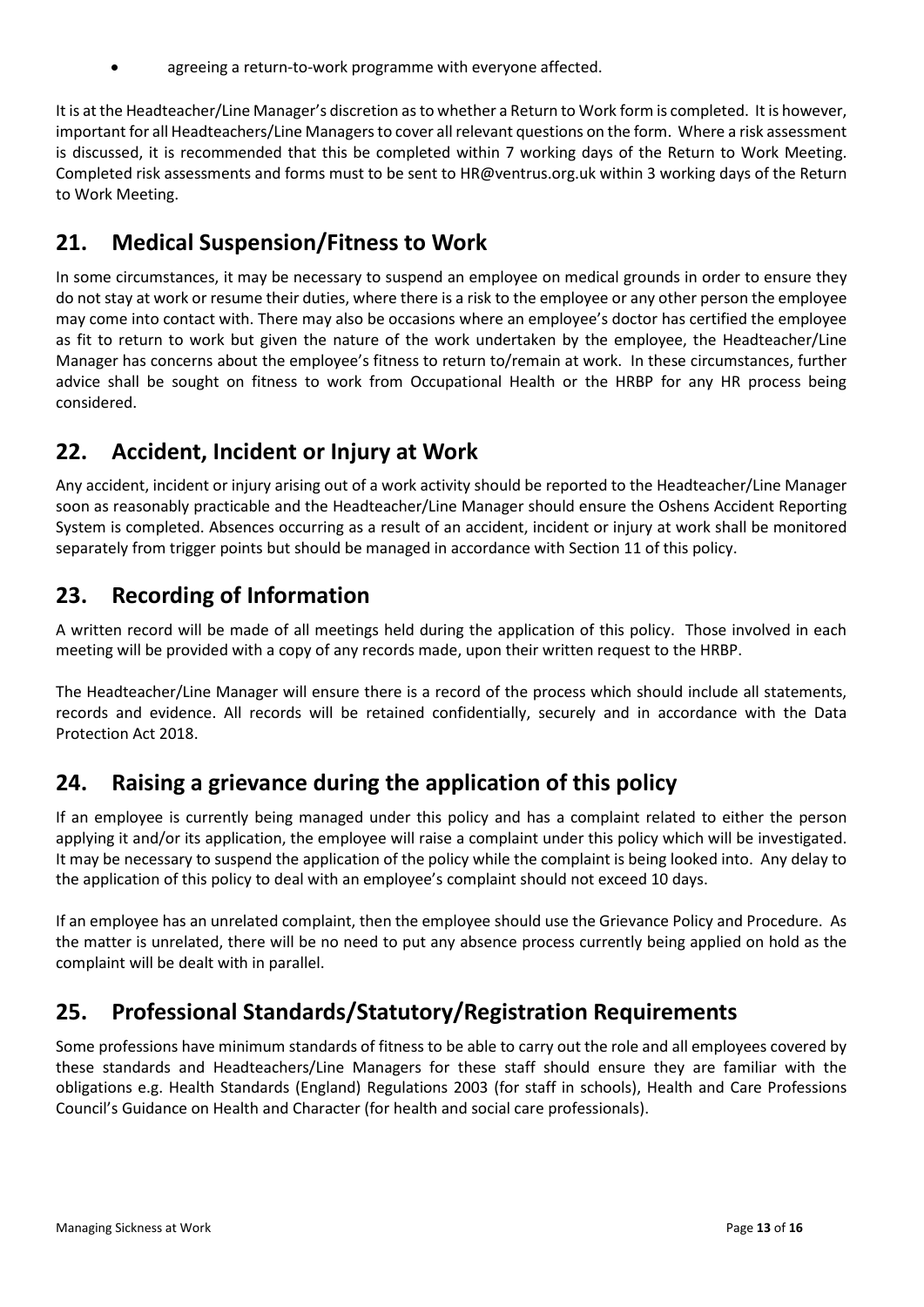# <span id="page-13-0"></span>**26. Employees attending work but unable to carry out all aspects of their Job**

There may be situations where an employee attends work but is unable to carry out the full duties/requirements of their job, not as a consequence of a disability or ill-health but due to factors which are not related to their health. The factor may prevent the employee from undertaking duties such as responding quickly and effectively to children's needs in an emergency; caring for vulnerable adults appropriately; or inhibiting the employee from carrying out personal care to clients. In these circumstances, the Capability Policy should be used to manage the situation after determining that no underlying health issues exist.

### <span id="page-13-1"></span>**27. Confidentiality**

Any parties affected by, or involved in the application of this policy will be expected to maintain an appropriate level of confidentiality. Breaches of confidentiality will be taken seriously, especially if they hinder the application of the policy. Failure to maintain confidentiality may result in action being taken under the Disciplinary Policy and Procedures.

Disclosure of information may also be a breach of the Data Protection Act (2018) and may lead to action being taken under the provisions of this legislation, in addition to actions being taken under the Disciplinary Policy and Procedures.

#### <span id="page-13-2"></span>**28. Pensions**

Termination of employment under this policy does not mean that the employee's pension will be released automatically. The employee should seek further advice from their pension provider. Teachers should contact Teachers' Pensions at [www.teacherspensions.co.uk.](http://www.teacherspensions.co.uk/) Members of the Local Government Pension Scheme can make contact at: [www.lgps.org.uk](http://www.lgps.org.uk/) or [pensions@devon.gov.uk](mailto:pensions@devon.gov.uk)

#### <span id="page-13-3"></span>**29. Redeployment**

If the employee is dismissed with notice under this policy, the Headteacher/Line Manager should take all reasonable steps to assist employees to find a suitable alternative job within the Trust.

### <span id="page-13-4"></span>**30. Support for Employees**

Employees are encouraged to seek support from their trade union/professional association in the first instance. Procedural guidance relating to this policy is available from Ventrus HR at [hr@ventrus.org.uk](mailto:hr@ventrus.org.uk) marked "FAO HRBP".

Where a referral to Occupational Health is required, this should be made by the employee's Headteacher/Line Manager.

### <span id="page-13-5"></span>**INFORMATION FOR SCHOOLS ONLY**

#### <span id="page-13-6"></span>**31. Adopting the Policy**

This policy was adopted by the Trustees of Ventrus on 27.11.13.

#### <span id="page-13-7"></span>**32. Consultation**

This policy is provided following consultation with trade unions/professional associations and will apply to all employees.

This Policy supersedes all previous absence management policies.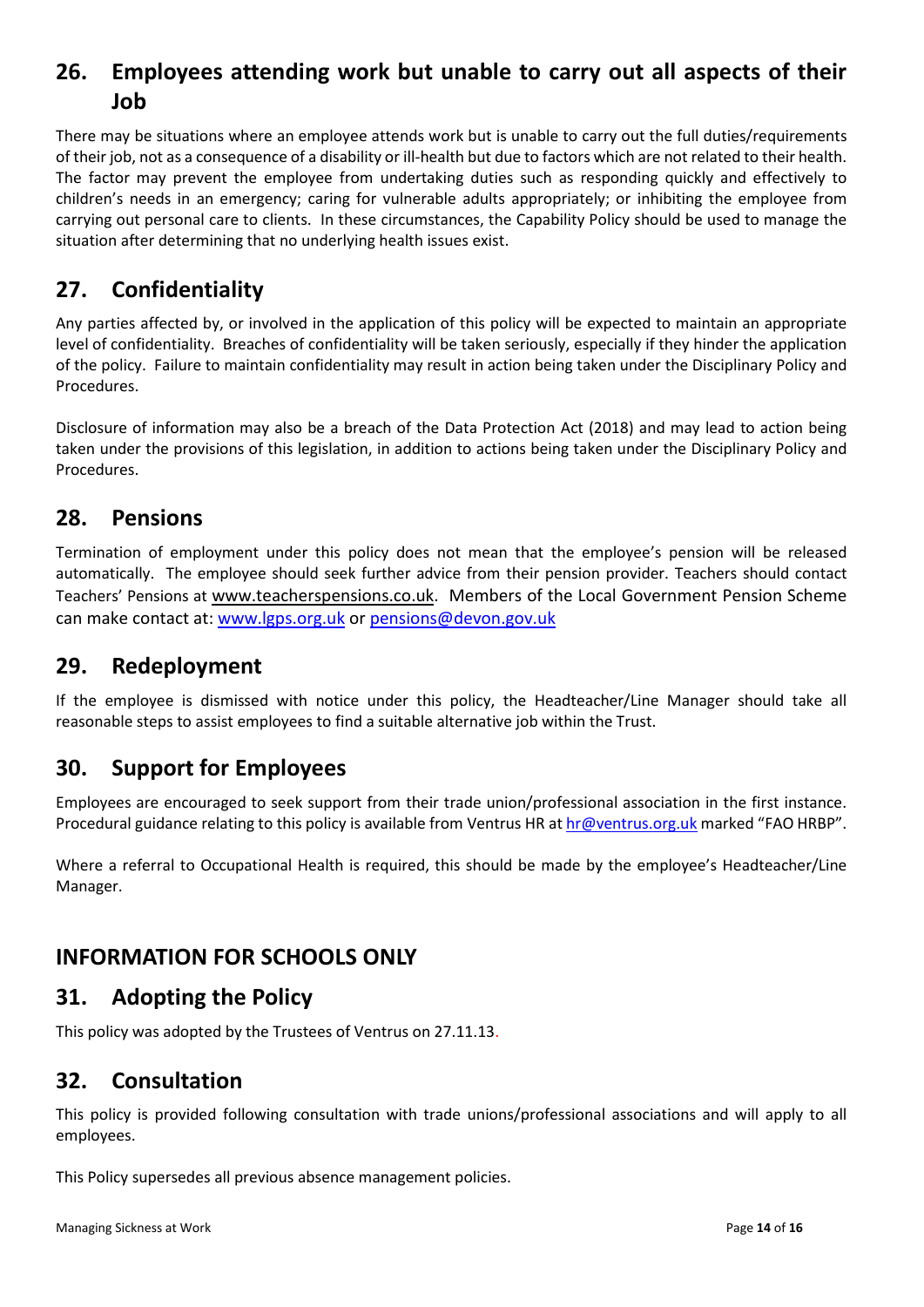### <span id="page-14-0"></span>**33. Delegated Responsibilities**

•

In line with the School Staffing (England) Regulations 2009, the Trustees must determine who has delegated responsibility for Hearings, which may lead to dismissal, as part of this policy:

- Absence Meetings may be delegated to L-Scale staff, by the Headteacher
- Formal Absence Hearings will be delegated to: ELT Member
- Appeal Hearings will be heard by the CEO regardless of the delegation above.

# <span id="page-14-1"></span>**34. Issuing/Retracting a Notice of Dismissal**

Where a decision to dismiss an employee is taken under this policy the CEO will issue notice of dismissal.

Where an appeal against dismissal is upheld, the notice issued to the employee will be retracted and the employee will be reinstated. The CEO will retract the notice.